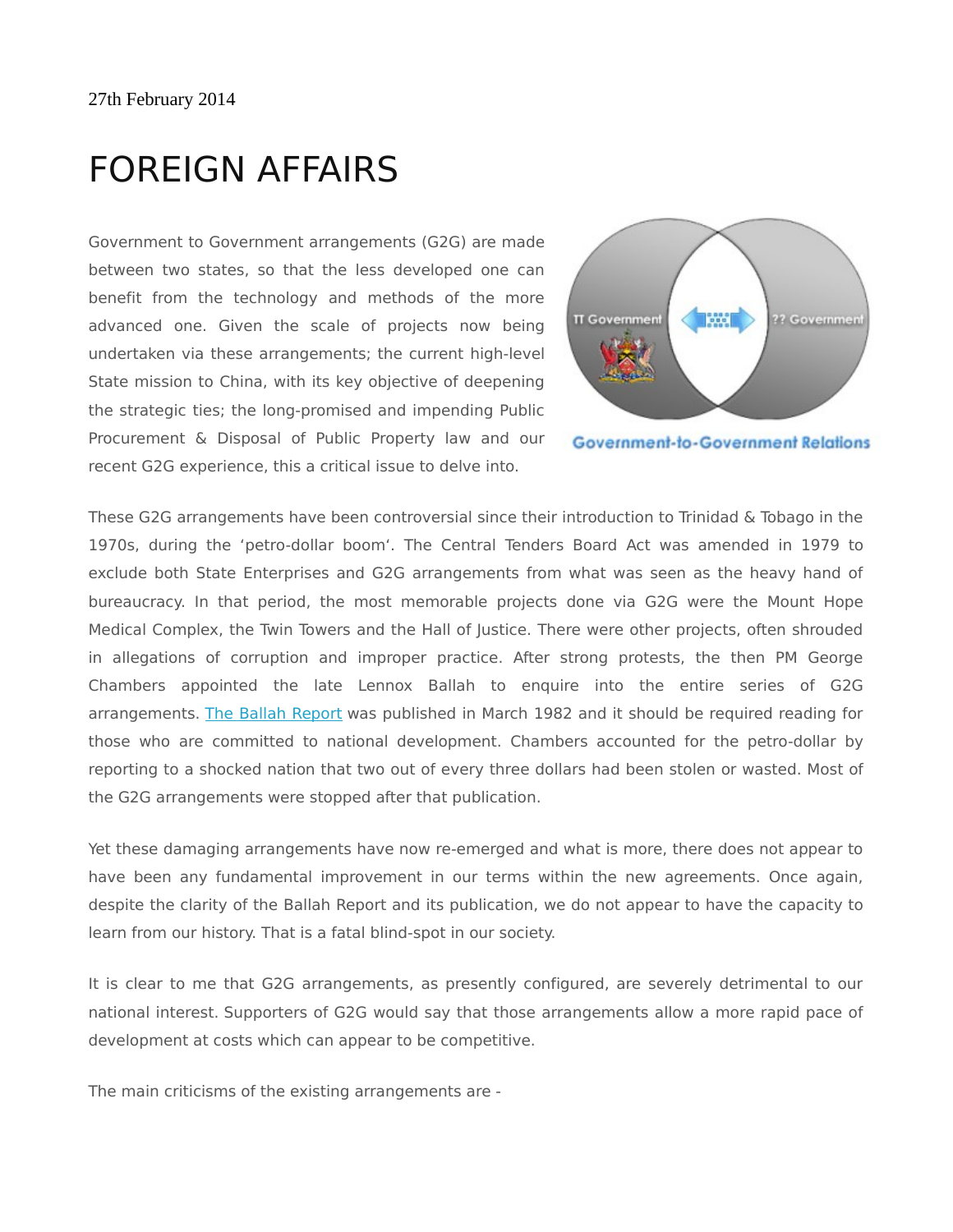- Sidelining of the elementary Tendering Process the procurement process is effectively outsourced, since the more powerful country has the right to select the contractor;
- Limited, if any, role for Local Participation in terms of labour, professionals or contractors;
- Weak or nonexistent contract controls, due to the disparity in power between the parties;
- Serious drain on Foreign Exchange;
- Lack of the promised Transfer of Technology.



Shanghai Construction head, Michael Qing Zhang, centre, with former PM Patrick Manning, right, and Calder Hart of UDeCOTT touring NAPA under construction.

The previous administration entered a high-profile G2G arrangement with China to build the National Academy of Performing Arts (NAPA) in POS and San Fernando via a \$100M USD loan. The fundamental injury this G2G did to the national interest was that it ceded effective control of the project to China, who exercised their rights by awarding these two huge Design & Build contracts to Shanghai Construction Group (SCG). The POS NAPA was a highly-controversial project, executed via UDECOTT, with Peter Minshall reportedly stating that the buildings looked like 'copulating slugs'. Many allegations were made against local

designers, contractors and workers as the pressure mounted on the Manning administration.

We know that the design errors are legion at NAPA POS, arising mostly from the lack of consultation with user groups and the public. The costs of sidelining a proper consultation process are high, so this is a vital case-study of the heavy impact of those detrimental arrangements.

Strong protests were raised in the Parliament by the then opposition against the NAPA deal. Those people are now in government, the previous administration having suffered a heavy electoral defeat in what seemed to me to be a public rebuff at these kinds of arrangements.

But the real lesson for us here is the extent to which our national interest has been wounded in that the ability to renegotiate appears to have been compromised. Just consider that the incoming PP administration was obliged to 'fall-into-step' when expensive remedial works were required in 2011, which was the second year since NAPA (POS) was opened. In September 2011, the State took a [further \\$210M loan](http://www.newsday.co.tt/politics/0,147151.html) from the Export-Import Bank of China to carry out remedial works at NAPA POS, those works to be done by the original contractor, Shanghai Construction Group. The normal procedure is for remedial works to be for the contractor's account, but these G2G arrangements are not normal. Having been sidelined by the original project, our local designers, engineers, bankers, contractors and skilled trades-people were once again displaced by foreign interests.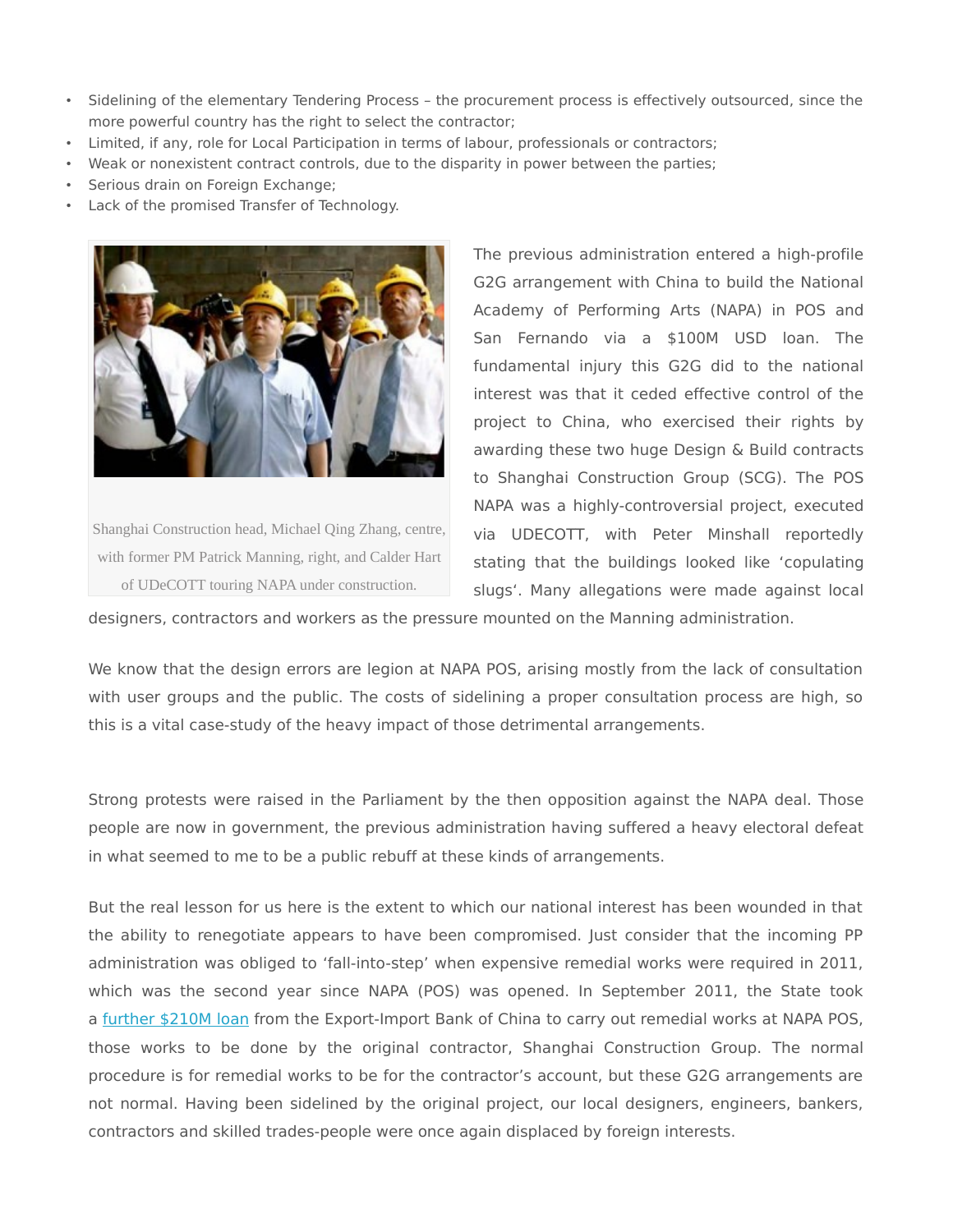What is worse, the original projected cost for NAPA (both POS & San Fernando) was said to be \$100M USD and it was later disclosed that NAPA POS cost \$500M TTD, before the remedial works of \$210M. You see?

One would think that with the high cost of remedial works at NAPA POS having been revealed in September 2011, the present administration would have been cautious in embracing these G2G arrangements. But no, it did not

On Friday 2nd March 2012, the PM turned the sod for the Couva Children's Hospital, to be built under a new series of G2G arrangements with China. The [PM's address](http://www.opm.gov.tt/speeches.php?mid=3&eid=151) contained a clear message as to the restoration of these arrangements to acceptability -

> "…This is the first in a series of projects involving Government to Government collaboration which will yield tangible results that will benefit Trinidad and Tobago in a number of ways…"



Prime Minister Kamla Persad- Bissessar turning sod for Couva Hospital

That was the first direct, high-level statement by the Peoples Partnership administration on this critical development issue. The contractor selected by China was the said Shanghai Construction Group. But there was more.

In March 2013, [Newsday reported](http://www.newsday.co.tt/news/0,174909.html) that "...Government and the EXIM Bank of China yesterday signed a \$1.8 billion loan agreement for the construction of the children's hospital and three national sports facilities in Couva, and three multi-sports facilities in other parts of the country...". Furthermore, according to that report "…The contractor for the projects is the Shanghai Construction Group of Companies, which Zhu said 'is one of the best construction companies in China. We believe that under Shanghai, the two projects will be completed on time with the quantity and quality of work required of them guaranteed,' he said…". Clearly, SCG seems to be a highly-favoured firm of contractors.

There are serious issues of the Public Interest being negotiated and compromised in these large-scale